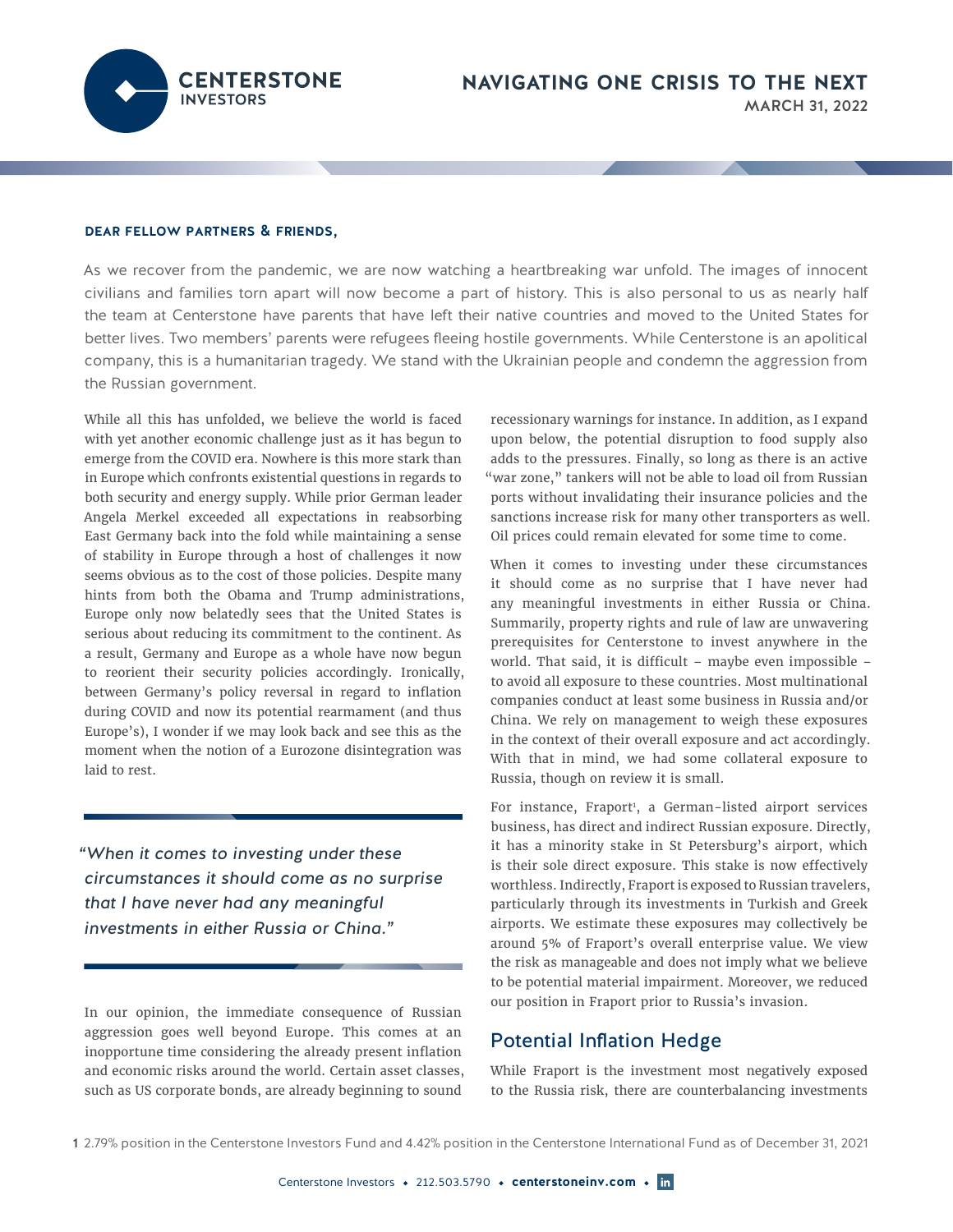

## SPIKES ACROSS THE BOARD



Past performance is no guarantee of future results. Investors cannot invest in an index. Source: Bloomberg

Note: Commodities, Wheat, Corn and Potash indexed to 100

in both Funds, Centerstone Investors Fund (CENTX) and Centerstone International Fund (CINTX), along with investments positively exposed to inflation trends. Examples of such investments include ICL Group, gold bullion and gold miners, and PHI Group.

ICL Group2 is one of the world's lowest-cost producers of potash fertilizer. ICL is benefiting from rising fertilizer demand, raw material shortages and energy price escalation. Additionally, the severe shock to basic food production resulting from the conflict in Eastern Europe seems likely to have consequences beyond just a few months with material impacts on prices for ICL's main products. To explain: Ukraine is one of the world's major exporters of wheat and corn. While it will likely not have much of a growing season this year, it recently banned the export of whatever wheat is produced. Russia is another major exporter of wheat, but it is unclear how much it will export this year as Moscow looks to ensure domestic supply. Ukraine and Russia combined account for nearly a third of the world's wheat and barley exports. The reduced supply of wheat is driving a global chain reaction, pushing the prices for most basic food commodities to multi-year highs.

Much of the basic food commodities produced in Russia and Ukraine are exported to North Africa, the Middle East and China. It is worth recalling that the last time there was a major disruption to Russian wheat exports was due to drought and heatwaves in 2010. Much of the Middle East entered an era of *"As one of the lowest-cost producers of potash fertilizer in the world, with significant energy cost advantages thanks to its production method (evaporation via the Dead Sea), ICL could generate above-normal profits for some time."*

political crisis referred to as the "Arab Spring." Additionally, China is a large net importer of basic food commodities, such as corn, wheat and soybeans. It alone imports the majority of Ukraine's corn production. Considering that China culled half of its 400 million pig population two years ago due to an outbreak of swine flu, its leaders are scrambling to secure the feedstock required to rebuild that population. Undoubtedly the impact of this conflict is rather far-reaching.

On the surface, one would think that removing a large part of the world's wheat and corn planting would reduce the demand for fertilizer and a reduction in fertilizer demand would lead to lower fertilizer prices. However, there is another twist – Russia and Belarus combined are the largest source of fertilizer inputs of global potash fertilizer capacity and a significant percentage of phosphate fertilizer capacity. At least a portion of that supply – specifically, the capacity in Belarus – is stranded by sanctions initiated prior to the

2 2.06% position in the Centerstone Investors Fund and 4.24% position in the Centerstone International Fund as of December 31, 2021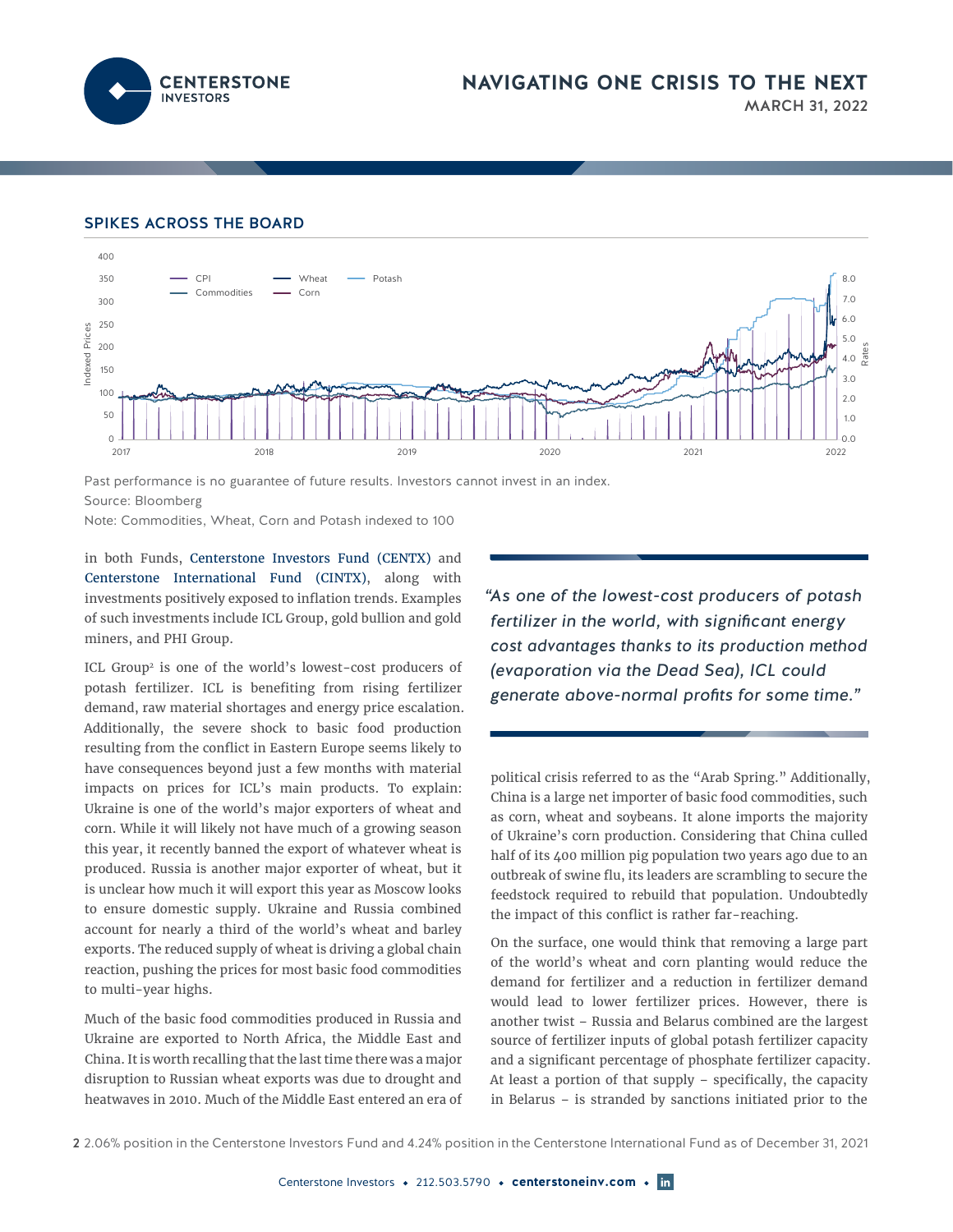

Ukraine war. There is also a lingering question as to whether the entire capacity in Russia will be able to reach global markets. Consequently, ICL Group may potentially enjoy an extended period of high potash prices. As one of the lowestcost producers in the world, with significant energy cost advantages thanks to its production method (evaporation via the Dead Sea), ICL could generate above-normal profits for some time. Furthermore, ICL shares those profits with investors through what we consider to be a generous dividend, that was distributed in the first quarter of this year, equivalent to a nearly 5% yield.

A potential portfolio hedge we have in place is gold. We believe it is possibly entering a new "golden age" as many countries, even neutral ones, may now look at the US Treasury's ability to confiscate currency reserves as a huge risk to their sovereign independence. The challenge to many central bankers is that gold has no cash flow stream to attach a value and most importantly it cannot be digitized which makes it troublesome for trade settlement. With that said, gold represents on average only 4% of central bank reserves. With declining "globalization" which began in earnest in 2008, one could make the case that central banks simply hold much more foreign currency than they need for their import requirements and not enough gold to safeguard their sovereign independence. I wonder if Russia's 20% gold allocation becomes a minimum target for many other countries. After all, even as the Ruble has fallen a great deal, the country's gold reserve has increased in value since the start of the Ukraine war.

*"When oil prices are high PHI sees ample demand. With current demand, the company is currently generating a lot of cash which it has been distributing to investors in the form of special dividends."*

Another interesting beneficiary of current events is PHI Group3 , a company which we obtained through a bankruptcy reorganization. Its main asset is a fleet of helicopters

*"It is our view that currently the fundamentals of many of our holdings are more impacted by their actions rather than external factors. In addition, they often pay generous dividend yields while we wait for the improving fundamentals to be recognized by others."*

which are used for transporting energy workers in the Gulf of Mexico and for medical transportation. When oil prices are high PHI sees ample demand. With current demand, the company is currently generating a lot of cash which it has been distributing to investors in the form of special dividends. For example, 2021's dividend was equivalent to a 35% dividend yield.

The portfolios' dividend streams have continued to increase faster than the underlying stock prices. On balance, we see continued upside to dividend payments as many of our companies continue to forecast strong recoveries from their COVID recessions. On a look-through basis, both Funds now yield over 3% and trade for less than 10 times cash flow. With all the concern over inflation, I find it encouraging that the Funds not only have a high yield, but the underlying companies may likely grow at or above inflation rates. If this holds, in addition to being attractively valued just on their merits, the Funds may also be an effective inflation hedge.

When faced with these environments, I revert to what we believe is the tried-and-true formula of reviewing our companies and their various strengths and vulnerabilities. Even in the case of the 2008 experience, a focus on fundamentals helped to at least navigate those treacherous currents. While the macro shockwaves did indeed buffet our investments, ultimately the types of companies that we prefer emerge intact. We aim for businesses with what we believe to have sound balance sheets, shareholderfriendly management teams and durable business models trading below what we estimate as their intrinsic values. We also make room for companies that, in our opinion, have temporarily lost their way or are under some cyclical pressure,